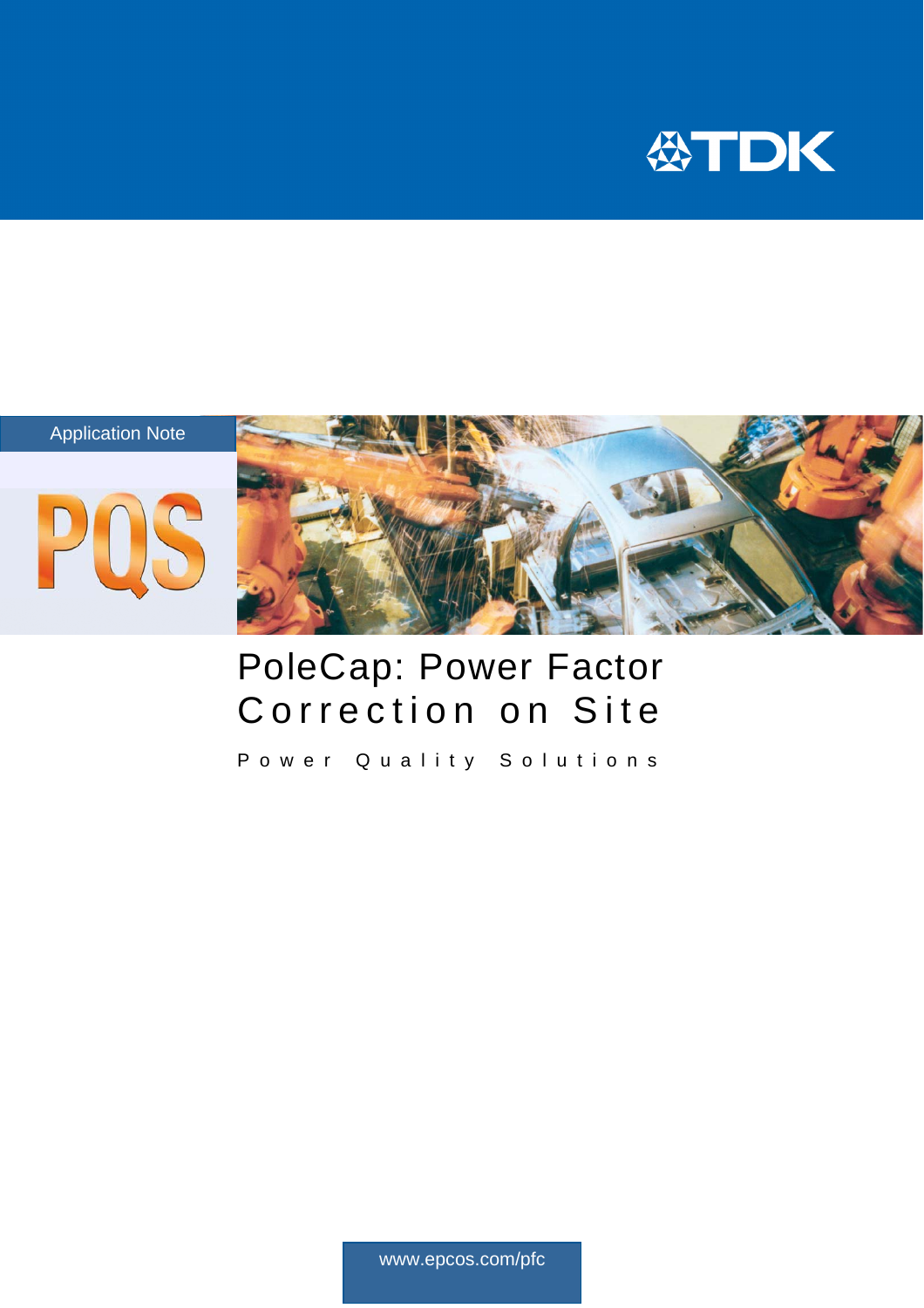

The collection of "PQS Application Notes" is a library with in-depth information on PFC applications, case studies and reference projects. It also serves as a helpdesk for all topics relating to PFC and PQS, is suitable for training purposes and is designed to answer frequently asked questions.

Each issue will focus on a particular application topic, a specific solution or a topic of general interest. The aim is to share the extensive knowledge gained globally by EPCOS PFC experts with regional staff who deal with PFC and PQS. The authors of the PQS Application Notes have extensive experience in the field of PFC and PQS and a professional background as electrical/design engineers or product marketing managers throughout the world.

These PQS Application Notes will be issued at irregular intervals and can be downloaded from the EPCOS Internet under www.epcos.com/pfc

Please contact the EPCOS PM department in Munich if you wish to receive the latest issue of the PQS Application Notes automatically by email. A list with available titles may also be obtained from the PM department in Munich.

#### **Important Notes**

Some parts of this publication contain statements about the suitability of our products for certain areas of application. These statements are based on our knowledge of typical requirements that are often placed on our products for a particular customer application. It is incumbent on the customer to check and decide whether a product is suitable for use in a particular application. This Application Note may be changed from time to time without prior notice. Our products are described in detail in our data sheets. The Important Notes (www.epcos.com/ImportantNotes) and the product specific warnings and cautions must be observed. All relevant information is available through our sales offices.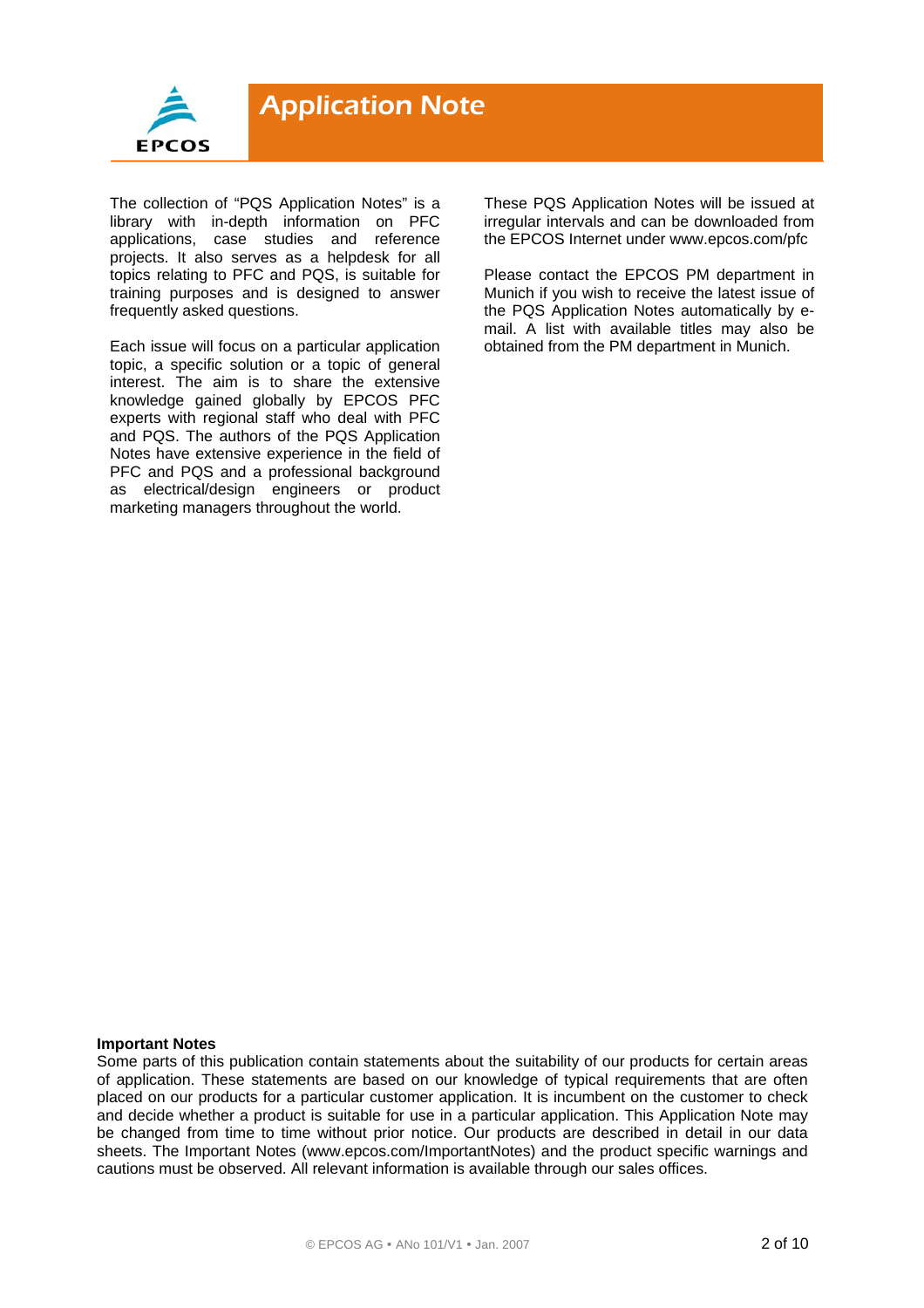

#### **PoleCap: Power Factor Correction on Site**

Exposing a standard PFC capacitor to the influence of direct sunlight, weathering and rain means an enormous stress to the device. This is why outdoor PFC applications have been a very sensitive and difficult topic.

With the development of the PoleCap series, EPCOS has introduced a PFC-capacitor for outdoor usage. It is designed for direct mounting on the masts of overhead power lines in rural areas or regions with commercial or industrial activities. The PoleCap series enable power distribution companies to stabilize the power supply, while simultaneously reducing power consumption and voltage drops.

Also, PoleCap capacitors are suitable for applications under adverse conditions, for example in sawmills or cement works where one will find high dust or moisture concentrations, or in places where the ambient temperature is very high.

This Application Note gives some technical information on the PoleCap. Also, it contains an in-depth case study for the first outdoor application in India with approximately 14,000 PoleCap units installed on poles.



#### **The Author**

*Rajneesh Shukla,* Engineer in Electricals & Electronics and MBA with 10 years of engineering experience and 7 years in marketing of PFC within EPCOS. He is responsible for business development in the Delhi region.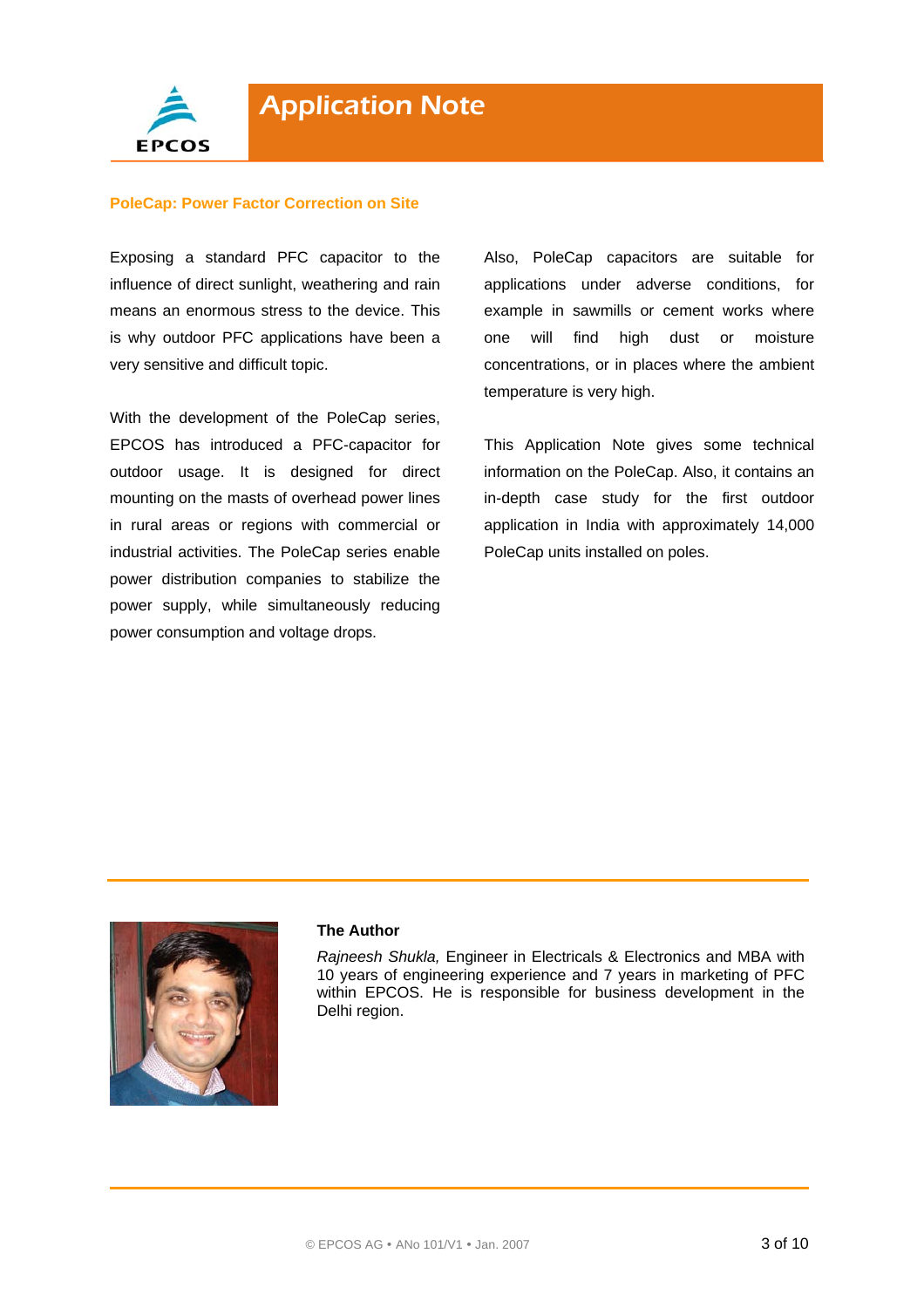

# **Application Note**<br>PoleCap: Power Factor Correction on Site

#### **Contents**

| 1.                          |  |
|-----------------------------|--|
| 2.                          |  |
| $\blacksquare$              |  |
| 3.                          |  |
| п                           |  |
| $\mathcal{L}_{\mathcal{A}}$ |  |
| 4.                          |  |
| п                           |  |
| ш                           |  |
| ×                           |  |
|                             |  |
| ×                           |  |
| 5.                          |  |
| ш                           |  |
| 6.                          |  |
| m.                          |  |
| п                           |  |
| п                           |  |
| п                           |  |
| 7.                          |  |
| $\blacksquare$              |  |
| 8.                          |  |
| ×                           |  |
| $\blacksquare$              |  |
| 9.                          |  |
|                             |  |
|                             |  |
|                             |  |
|                             |  |
|                             |  |
|                             |  |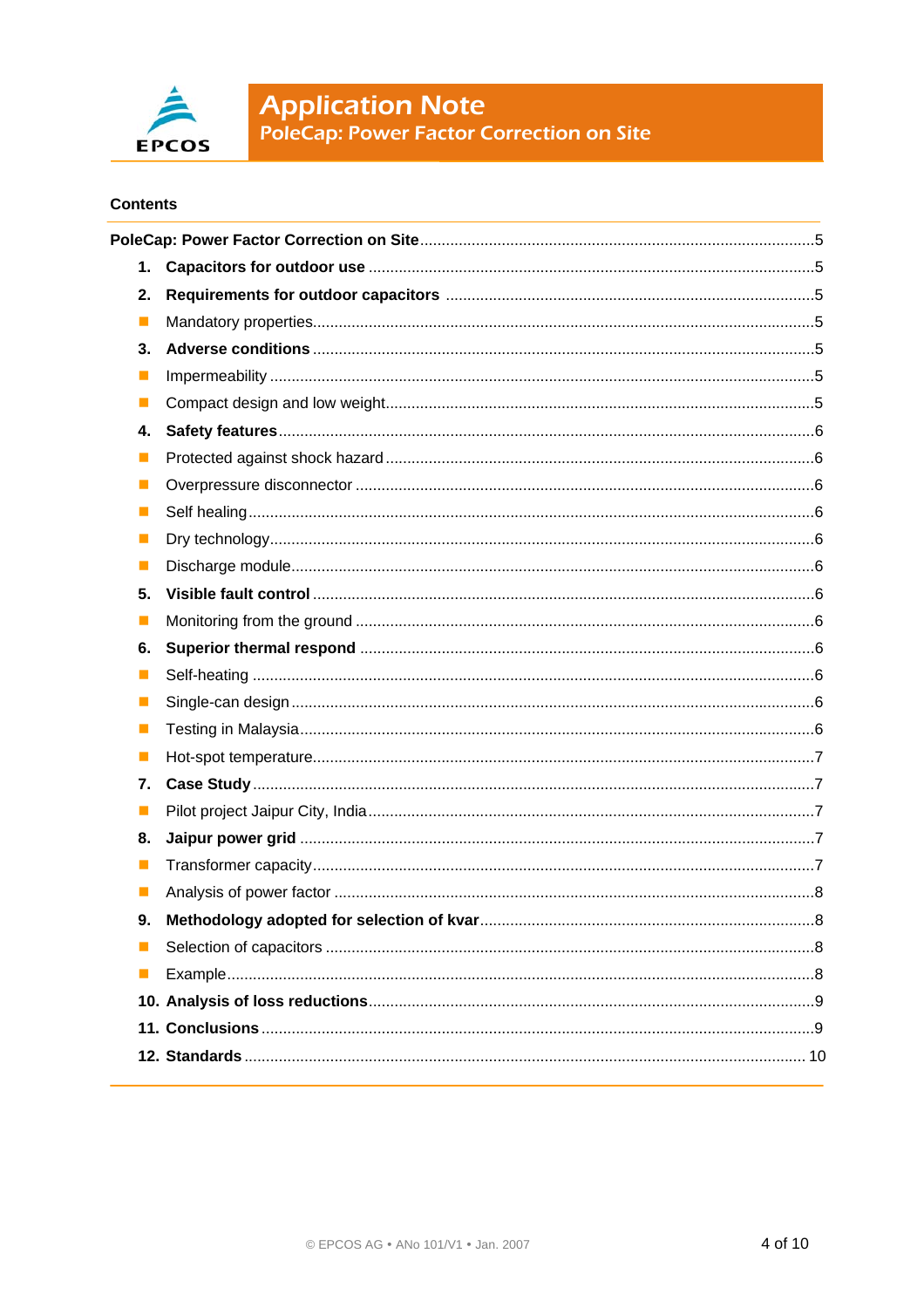

#### Power Factor Correction

### **PoleCap: Power Factor Correction on Site**

Recent years have repeatedly seen spectacular power outages that paralyzed major cities and even entire regions. Grid overload can be prevented by using power factor correction (PFC) equipment in the immediate vicinity of loads. Power quality improves at the same time. PoleCaps are the right tool for this purpose.

The number of great blackouts is increasing all over the world, leaving large areas without electricity for hours or even for days – effecting millions of people and causing billions of dollars of damage.

Such incidents with serious consequences lead to ever louder demands on power companies: consumers insist on stable grids with a reliable supply of energy and high power quality. For this purpose, power capacitors have been used for many years for power factor correction in industrial power distribution, in UPS systems, in wind parks and drive systems. PFC equipment of appropriate design reduces the share of reactive current in the entire grid, simultaneously reducing power consumption and voltage drops, and stabilizing the power supply. Lower energy costs are a further benefit.

#### **1. Capacitors for outdoor use**

To obtain the same effect in rural areas with mainly domestic or agricultural loads or in regions with little commercial or industrial activity, considerable capital expenditure would be needed to expand the distribution network. An alternative is to install PFC capacitors close to the source of reactive current – in this case by mounting them right on the masts of the overhead power lines.

#### **2. Requirements for outdoor capacitors**

Because of their **exposed position,** power capacitors used for this purpose must satisfy several requirements.

Several **properties** are mandatory for the design of capacitors for outdoor usage. They must be

- **u** watertight
- **dustproof**
- **n** impact-resistant
- $\blacksquare$  resistant to weathering and UV light
- **of high dielectric strength**<br>**Exercistant to high temper**
- resistant to high temperatures caused by sunlight
- capable of remote operational monitoring.

With the PFC-capacitors series PoleCap EPCOS satisfies these requirements. Based on proven metalized plastic film technology, PoleCaps are a logical development of the PhiCap and PhaseCap<sup>®</sup> series.



**Fig. 1:** Cross section of a PoleCap

#### **3. Suitable for adverse conditions**

However, it would be wrong to use the PoleCap outdoors only. Thanks to their high **impermeability**, they are also suitable wherever high levels of dust or moisture can impair operation of conventional capacitors – such as in cement works and sawmills. Here PoleCap capacitors can be used either inside or outside a switch cabinet. Further advantages are their **compact design and low weight.**

The PoleCap can be directly mounted outdoors on a power mast. They are supplied with connecting cables already fitted, leading to considerable **savings in time** and thus cost. In addition, the M12 threaded stud permits fast and **simple mounting**.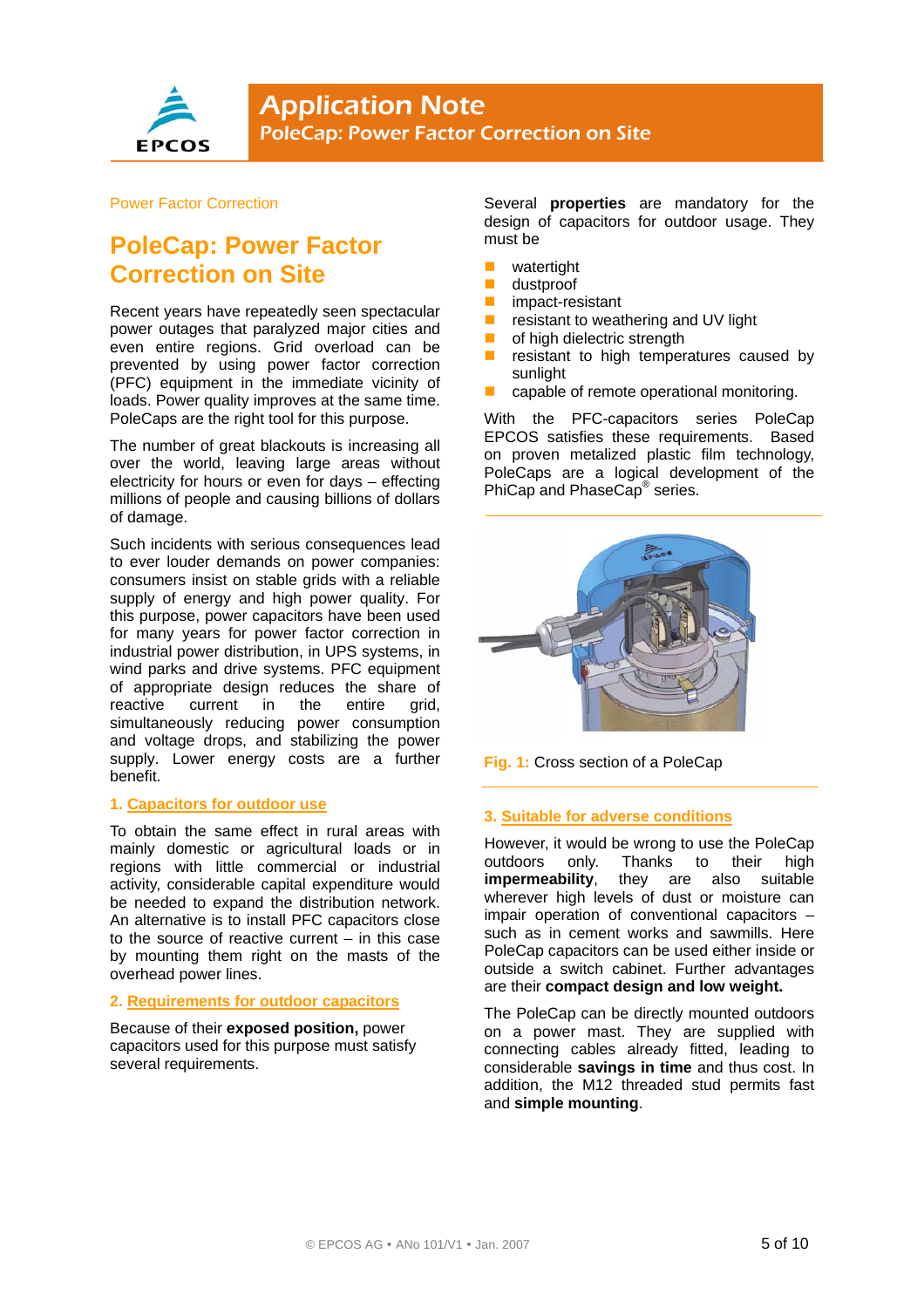

#### **4. Safety features**

The PoleCap series also offers a host of safety features.

- All live parts are protected; cable
- connections are protected against **shock hazards** to IP 54
- Integrated **overpressure disconnector**
- **Self-healing** design
- **Dry technology** thanks to gas impregnation
- Pre-mounted **discharge module** on ceramic basis

#### **5. Visible fault control**

Capacitors mounted on masts must permit operational monitoring from the ground.

The PoleCap series are equipped with a red strip that becomes visible as soon as the overpressure disconnector has triggered in response to a malfunction.



**Fig. 3:** Red strip visible after triggering of overpressure disconnector

#### **6. Superior thermal response**

What makes PoleCaps unique is their thermal response. The conventional solution for capacitors designed for outdoor use or mast mounting is to fit an additional protective casing. Capacitor losses lead to **self-heating**  that heats up the space between inner can and outer casing. This accumulated heat then surrounds the capacitor, which is heated up already, like an electric blanket. Insufficient cooling then makes premature aging of the capacitor inevitable.

The PoleCap, on the other hand, is designed to prevent this extra heat reservoir from forming. Tests have shown that PoleCaps with their **single-can design** operate at a significantly lower temperature than conventional capacitors with additional steel casings. The PoleCap uses convection alone for inner cooling. This property gives it a longer operating life and higher reliability.

In order to accurately compare the thermal behavior of two capacitors with and without additional protective casings, **tests were carried out in Malaysia** under extremely harsh climatic conditions. A voltage of 440 V was applied to both capacitors, which were exposed to direct sunlight. Evaluation of the temperatures measured with thermistors shows that the can and core temperatures of the capacitor with the extra casing are significantly higher than for the PoleCap.



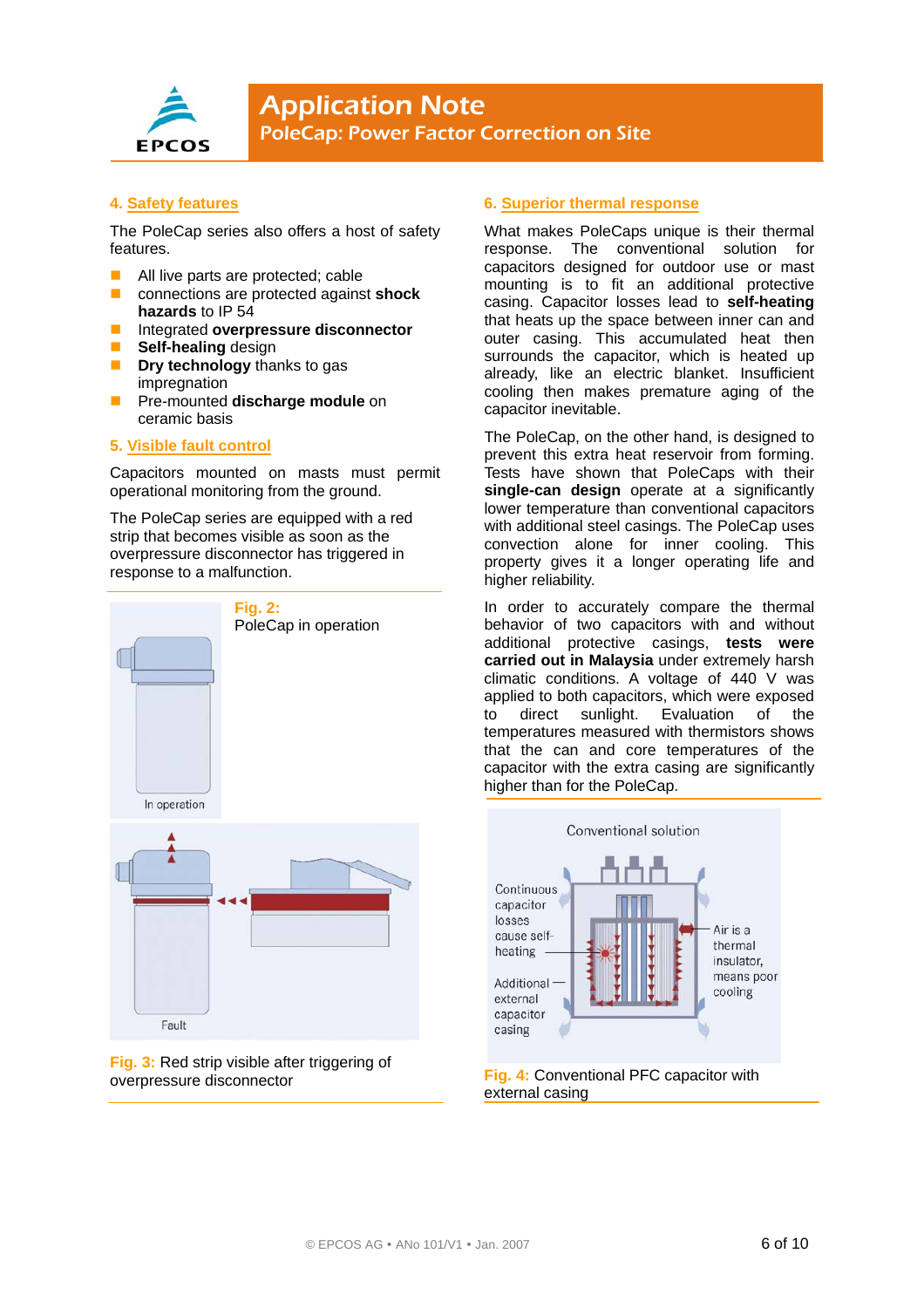



**Fig. 5:** New PoleCap design with excellent cooling features

The PoleCap without extra casing attains a **hotspot temperature** 7 °C lower than in conventional solutions. This is a significant advantage, as experience shows that a temperature reduction of this size roughly doubles the operating life of the capacitor.

#### **7. Case Study**

The **city of Jaipur** in Rajasthan, India, was one of the pioneers for PFC on site with the objective targets

- Reduction of kvar consumption
- Reduction of line losses
- **Improvement and stabilization of power** quality

Apart from these objectives, the utility board of Jaipur Vidyut Vitran Nigam Ltd. has required some features for the design of the PFC capacitor:

- Protection degree IP 54
- **Protection against influence of water, sun** and dust
- **High degree of temperature resistance**
- $\blacksquare$  Fault identification from the ground

Company Jaipur Vidyut Vitran Nigam Ltd. has received the official order to evaluate a tailormade solution to fulfill all requirements. The necessary evaluation was performed together with PFC-specialists from EPCOS India.

#### **8. Jaipur power grid**

Jaipur city has an installed **capacity of 4600 transformers** of 11 KV / 0.433 KV of various ratings:

- $\blacksquare$  25 kVA
- $\blacksquare$  40 kVA
- $\blacksquare$  63 kVA
- $100$  kVA  $\blacksquare$  250 kVA
- $\blacksquare$  315 kVA
- 500 kVA
- These transformers are dedicated to feed the

distribution network.

Total capacity of installed transformers is approx. 1000 MVA. An **analysis** was performed and showed an average **power factor** of LT lines of 0.85 (Fig. 6).

| POWER                     |            |   |                             |               | HOLD   | le     |
|---------------------------|------------|---|-----------------------------|---------------|--------|--------|
| <b>RECORD</b>             |            |   | <b>10 Jun 2005 15:20:57</b> |               |        |        |
| 219 kVA<br><b>190 kUA</b> | MAX<br>AUG |   | 10 Jun 2005 15:17:51        |               |        |        |
| 173 kVA                   | мін        |   | 10 Jun 2005 15:14:33        |               |        |        |
| 20.0kVA                   |            |   |                             |               |        |        |
|                           |            |   |                             |               |        |        |
|                           |            |   |                             |               |        |        |
| 14.OkVA                   |            |   |                             |               |        |        |
| 087 PF                    | MAX        |   | 10 Jun 2005 15:17:03        |               |        |        |
| 085 PF<br>084 PF          | AUG<br>MIN |   | 10 Jun 2005 15:12:57        |               |        |        |
|                           |            |   |                             |               |        | U.8UPF |
|                           |            |   |                             |               |        |        |
|                           |            |   |                             |               |        | 0.20PF |
| 1 m                       |            |   | 5m                          |               |        |        |
| BACK                      |            | н | <b>SCREEN</b>               |               | ы<br>6 |        |
|                           |            |   |                             | $\sim$ $\sim$ |        |        |

**Fig. 6:** Analysis of average power factor

Average loading on each transformer is 50 %.

Summer Season Demand: 430 MW (506 MVA) Winter season demand: 300 MW (353 MVA) Total losses of Jaipur City: 17%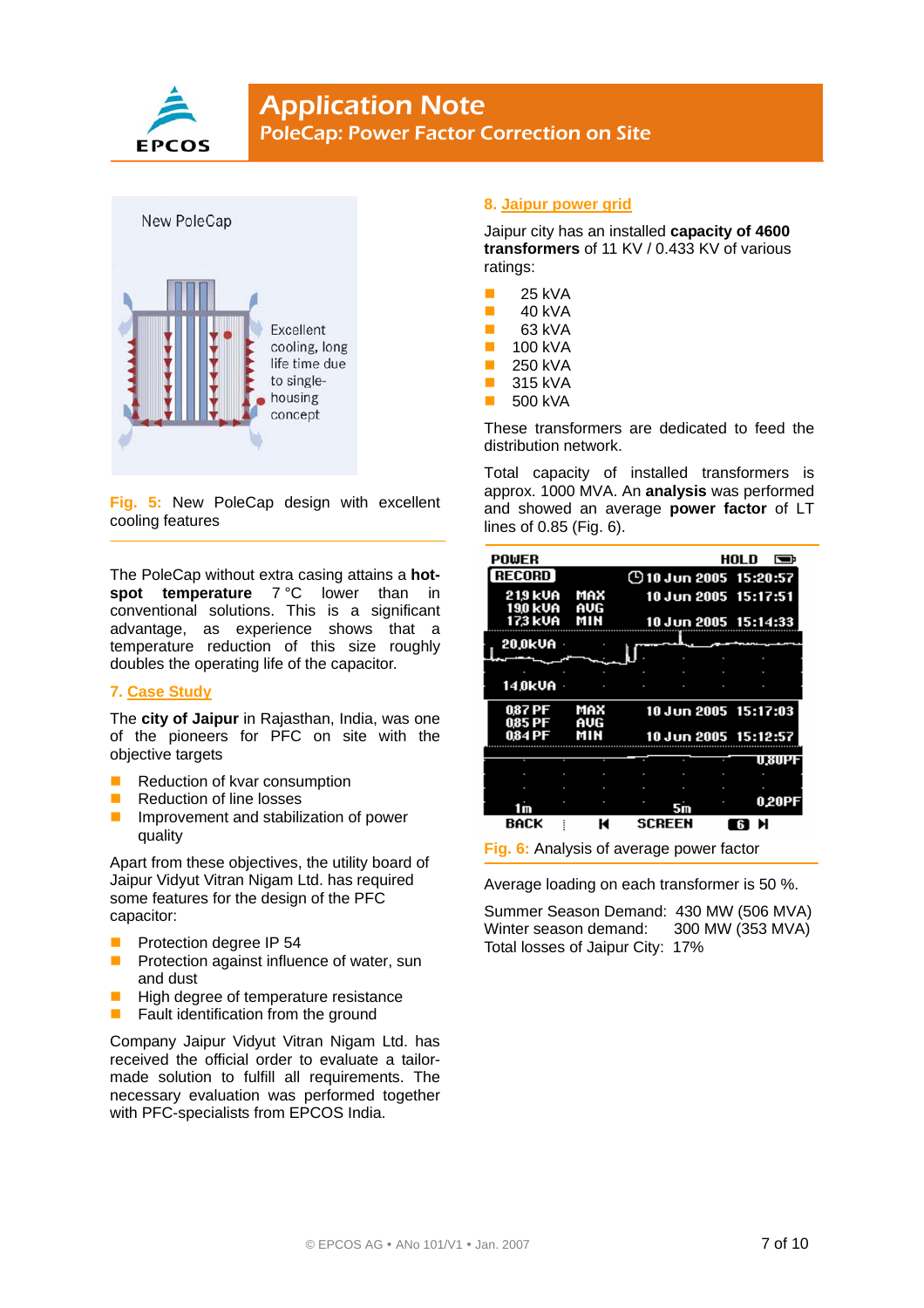

#### **9. Methodology adopted for selection of kvar**

Minimum loading on transformers (average 20% of kVA rating)

Power Factor: 0.85

Capacitor selected: for 100 kVA transformer: 20 x 0.85 x M.F.\*)  $= 20 \times 0.85 \times 0.619 = 10.5$  kvar

So **selection of capacitors** has been done on basis of 10% of kVA rating of the transformers (in multiples of 5 kvar).

#### Example:

For 100 kVA transformer: 10 kvar  $(= 2 \times 5 \text{ kvar})$ capacitors) and these two capacitors installed at the tail end or place where the higher concentration of load exists, of distribution lines and on poles.

Selection of kvar steps, rated voltage 440 V:

**13,000** PoleCap of 5 kvar **250** PoleCap of 10 kvar **125** PoleCap of 20 kvar **13,375** PoleCap capacitors

After installation of PoleCap, further readings of grid parameter taken at various places (Fig. 6). Now the analysis shows an improvement of power factor correction from 0.85 to 0.95.

| POWER              |            |               | HOLD<br>◚               |
|--------------------|------------|---------------|-------------------------|
| RECORD             |            |               | $①10$ Jun 2005 14:36:53 |
| 430 KVA<br>399 KUA | MAX<br>AVG |               | 10 Jun 2005 14:28:52    |
| 388 kUA            | мін        |               | 10 Jun 2005 14:32:24    |
| 46.0kVA ·          |            | ı             |                         |
|                    |            |               |                         |
|                    |            |               |                         |
| 40.0KUA            |            |               |                         |
|                    |            |               |                         |
| 096 PF             | MAX        |               | 10 Jun 2005 14:28:53    |
| 095 PF<br>095 PF   | AUG<br>мін |               | 10 Jun 2005 14:31:41    |
|                    |            | ٠             | $0.80$ PF               |
|                    |            |               |                         |
|                    |            |               |                         |
| 1 m                |            | 5m            | 0.20PF                  |
| <b>RACK</b>        | М          | <b>SCREEN</b> | ы<br>-3                 |

**Fig. 7:** Analysis after installation of PoleCap

\*) M.F. = weighting factor, see PFC Product Profile, current version, page 71

#### **10. Analysis on loss reductions**

| Installed capacity of transformers: | 1000 MVA                                                |
|-------------------------------------|---------------------------------------------------------|
| Power factor at peak demand:        | 0.85                                                    |
| During summer:                      | 430 MW or 506 MVA                                       |
| During winters:                     | 300MW or 353 MVA                                        |
| improves to                         | After installation of 70,000 kvar, Power Factor<br>በ 91 |

Result for peak demands :

| During summer: | 472 MVA |
|----------------|---------|
| During winter: | 330 MVA |

**Reduction in Resistive Transmission Losses**   $(MVA1<sup>2</sup> × MVA2<sup>2</sup>) × 100 %$ 

 $MVA1<sup>2</sup>$ 

 $= 13 %$  saving in terms of line losses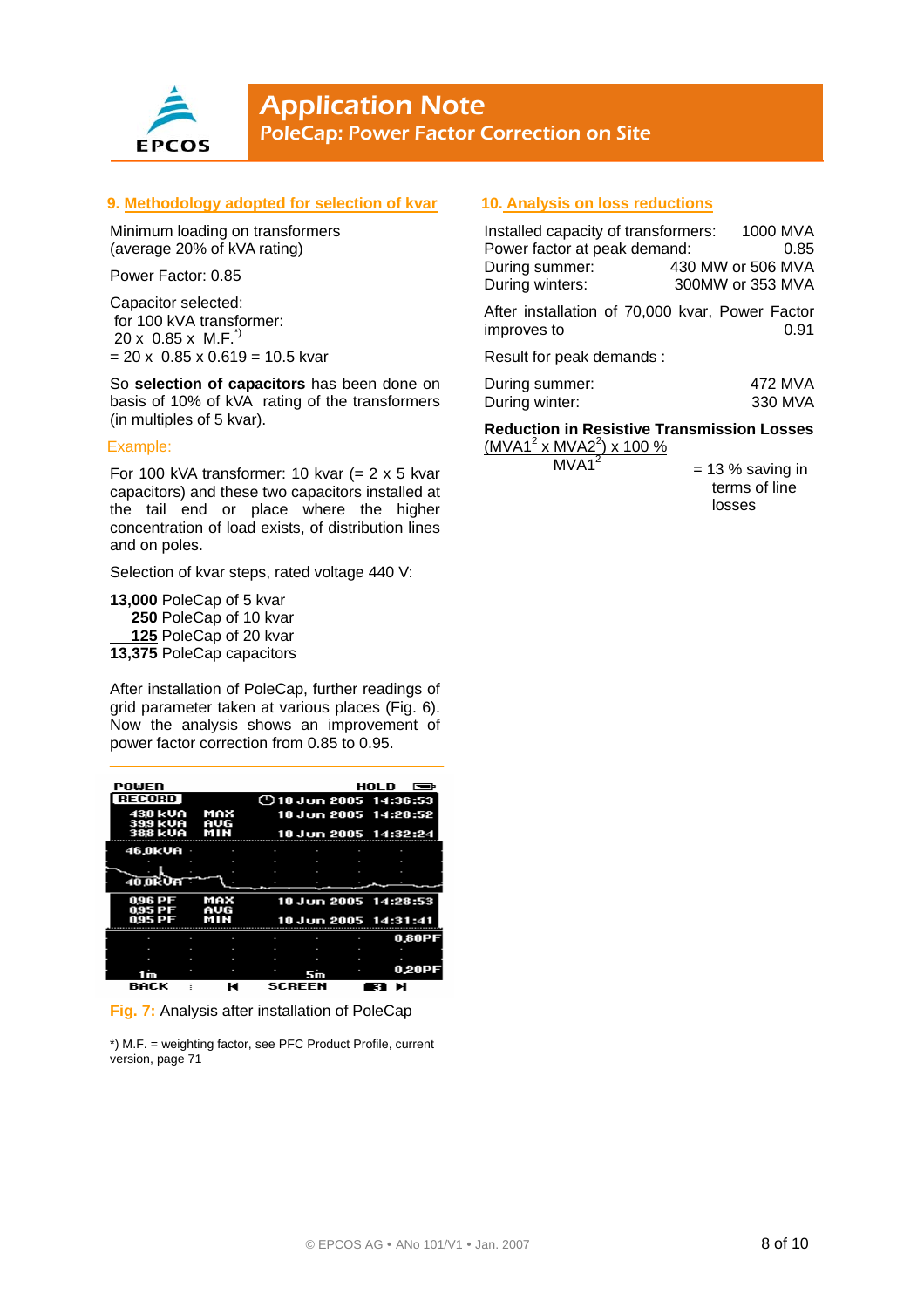

#### **11. Conclusion**

Jaipur city is the first city in India that invested in power quality. This pilot project and the analysis performed imposingly documented the achievements of power factor correction by PoleCap:

Reduction of losses

- **Improvement of power factor**
- Stabilization of power supply

With its unique design and optimized thermal behavior, the PoleCap is not only the perfect capacitor for outdoor applications, but also under tight surrounding conditions: wherever one has to consider the presence of dust, water or UV-impact, the PoleCap will allow power factor correction at site.

Datasheets for the particular types are available in the EPCOS Internet, www.epcos.com/pfc or contact your local sales office.